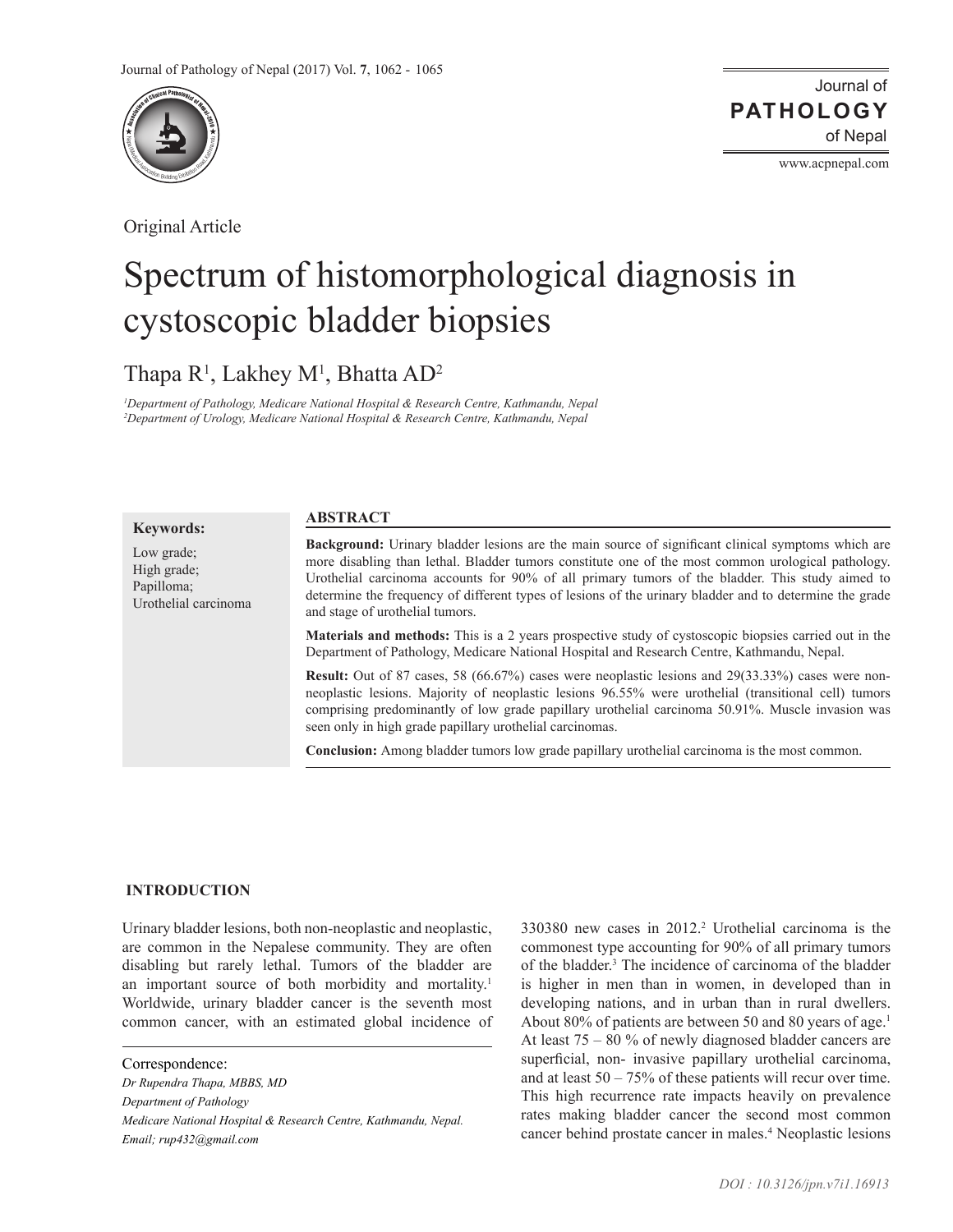| S. No          | <b>Histomorphological Diagnosis</b>    | No. of cases   | Percentage |
|----------------|----------------------------------------|----------------|------------|
| п              | <b>NON-NEOPLASTIC LESIONS</b>          | 29             | 33.33%     |
| 1              | Chronic non-specific cystitis          | 11             | 12.63%     |
| $\overline{2}$ | Eosinophilic cystitis                  | 4              | 4.60%      |
| 3              | Acute on chronic cystitis              | $\overline{2}$ | 2.30%      |
| 4              | Urethral carbuncle                     | $\overline{2}$ | 2.30%      |
| 5              | Follicular cystitis                    |                | 1.15%      |
| 6              | Cystitis cystica with Von Brunn's nest | $\overline{4}$ | 4.60%      |
| 7              | Cystitis glandularis                   | $\overline{2}$ | 2.30%      |
| 8              | Squamous metaplasia                    |                | 1.15%      |
| 9              | Tubercular cystitis                    |                | 1.15%      |
| 10             | Bladder diverticulum                   |                | 1.15%      |
| $\mathbf{I}$   | <b>NEOPLASTIC LESIONS</b>              | 58             | 66.67%     |
| A              | Benign                                 | 5              | 5.75%      |
|                | Urothelial papilloma                   | 5              | 5.75%      |
| B              | <b>Malignant</b>                       | 53             | 60.92%     |
| 1              | Urothelial carcinoma                   | 51             | 58.62%     |
| $\overline{2}$ | Squamous cell carcinoma                | $\overline{2}$ | 2.30%      |
|                | <b>Total</b>                           | 87             | 100%       |

**Table 1: Distribution of cases according to histomorphological diagnosis**

**Table 2: Histological grading of urothelial neoplasm as per ISUP/WHO 2004**

| S.No | Grade                                     | No. of cases | Percentage |
|------|-------------------------------------------|--------------|------------|
|      | Papilloma                                 |              | 8.93%      |
|      | <b>PUNLMP</b>                             |              | 10.71%     |
|      | Low grade papillary urothelial carcinoma  | 28           | 50 $%$     |
|      | High grade papillary urothelial carcinoma |              | 30.36%     |
|      | <b>Total</b>                              | 56           | 100%       |

of bladder pose biologic, clinical, diagnostic and therapeutic challenges to both urologist and pathologist, as these tumors represent a heterogeneous group of tumors with different subtypes and behavioral patterns.<sup>1,5</sup>

Cystoscopic bladder biopsy is a gold standard for accurate diagnosis and prognostic assessment of the patient. Hence, this study was undertaken to determine the frequency of different types of lesions of the urinary bladder and to determine the grade and stage of urothelial tumors so as to prevent mortality and morbidity associated with it.

## **MATERIAL AND METHODS**

This is a prospective study carried out in the Department of Pathology, Medicare National Hospital and Research Centre, Kathmandu, Nepal, over a period of two years from September 2014 to August 2016. All the patients who visited Urology Department and subjected to cystoscopic biopsy were included in this study. The cystoscopic bladder biopsies taken were fixed in 10% formalin and then processed. Four microns thick sections were taken and

stained with Haematoxylin and Eosin stain (H&E). Special stains were used whenever required.

The World Health Organization (WHO)/International Society of Urological Pathology (ISUP) classification (2004) was used to grade the tumors into: urothelial papilloma, papillary urothelial neoplasm of low malignant potential (PUNLMP), low and high grade urothelial (transitional cell) carcinomas (TCC). Pathological staging of the urothelial cancers was done according to the TNM system and data recorded as pTa: tumor limited to mucosa, pT1: invasion of lamina propria and pT2 as invasion of muscle.6

**Inclusion criteria:** All the transurethral resection of bladder tissue (TURBT) biopsies received in the Department of Pathology.

**Exclusion criteria:** Autolysed and inadequate biopsies were excluded.

The main purpose of this study was to determine the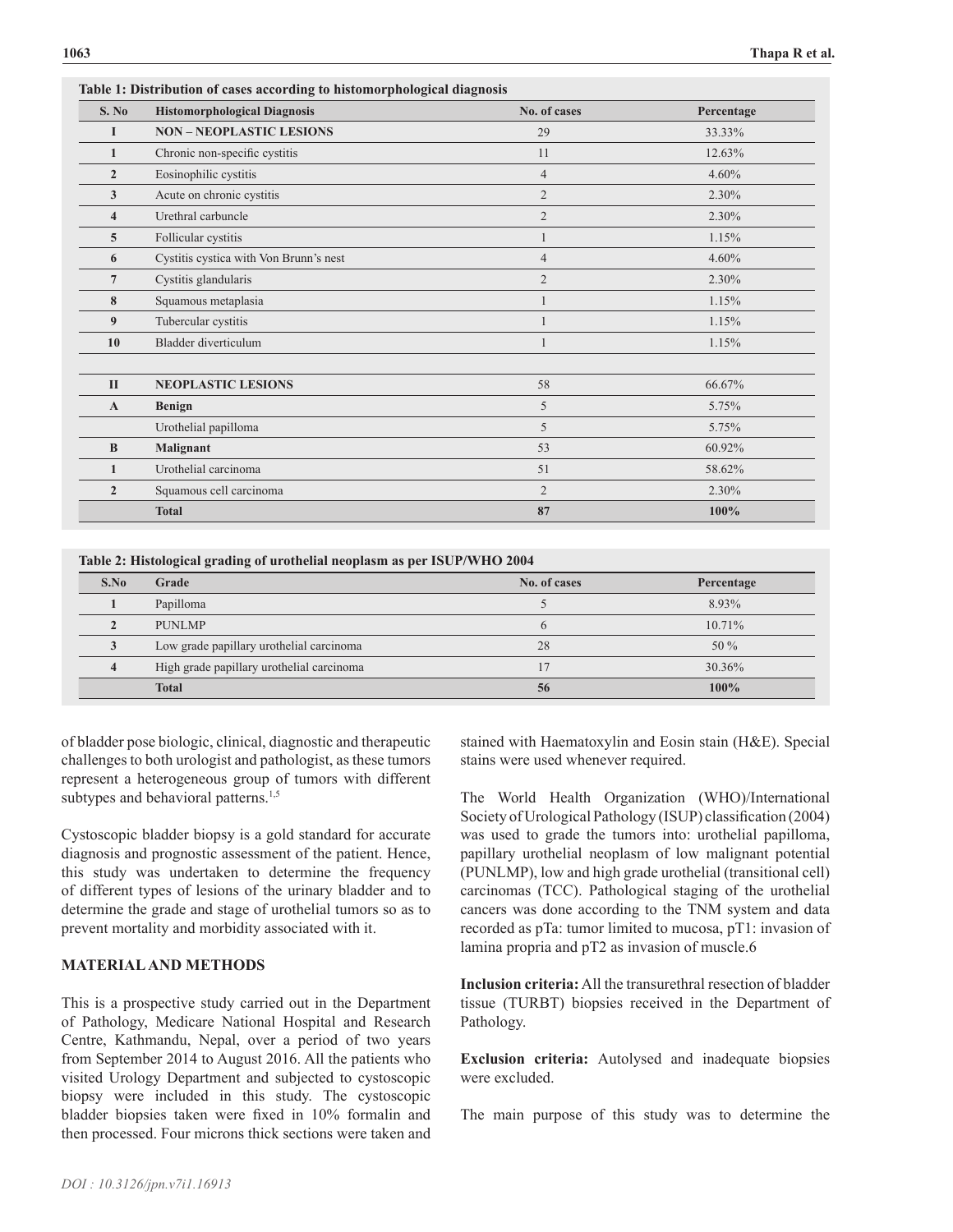**Table 3: Histological staging of urothelial neoplasm as per TNM staging**

|              | . .            |                  |              |              |            |
|--------------|----------------|------------------|--------------|--------------|------------|
| S.No         | <b>Staging</b> | No .of cases     |              | <b>Total</b> | Percentage |
|              |                | <b>LGPUC</b>     | <b>HGPUC</b> |              |            |
|              | pTa            | 18               |              | 19           | $42.22\%$  |
| $\mathbf{2}$ | pT1            | 10               |              | 15           | 33.33%     |
| 3            | pT2            | $\left( \right)$ | 11           | 11           | 24.45%     |
|              | <b>Total</b>   | 28               |              | 45           | 100%       |

frequency of different types of lesions of the urinary bladder and the grade and stage of urothelial tumors.

#### **RESULTS**

A total of 87 cystoscopic biopsies were analyzed during the study period. Among these study population, 64 cases (73.56%) were males and 23 cases (26.44%) females with male to female ratio of 2.7:1. Similarly male preponderance was observed among neoplastic lesion with male to female ratio of 3.8:1 with 46 cases (79.31%) being male and 12 cases (20.69%) being female. Age of the study population ranged from 21 to 80 years. The peak incidence was seen between 61 -70 years followed by 71-80 years group. More than 50%, i.e.  $65.1\%$  (n=57) of bladder lesions of both sexes were observed above 50 years of age.

Spectrum of different pathological lesions was observed (Table 1). Out of 87 cases, 58 (66.67%) were neoplastic lesions and 29(33.33%) were non- neoplastic lesions. Out of 58 (66.67%) neoplastic lesions, 56(96.55%) were urothelial (transitional cell) tumors. As per histological grading WHO/ISUP (2004) used in the study showed high prevalence of low grade urothelial carcinoma, followed by high grade urothelial carcinoma, papillary urothelial neoplasm of low malignant potential( PUNLMP) and urothelial papilloma accounting for 50 %, 30.36%, 10.71% and 8.93% respectively. (Table 2) As per TNM staging used in our study we observed majority of the bladder tumors were invasive accounting for 45 (77.59%) cases out of which 19 (42.22%) cases were in pTa stage , 15 (33.33%) cases were in pT1 and 11(24.45%) cases were in pT2 stage. Muscle invasion was seen in 11(24.45%) cases of high grade papillary urothelial carcinoma whereas none of the cases of low grade papillary urothelial carcinoma showed muscle invasion. (Table 3)

#### **DISCUSSION**

The present study revealed variable histomorphologic diagnosis of bladder lesions as shown in table 1. Among the non–neoplastic lesions, chronic nonspecific cystitis was the most common accounting for  $11(12.63%)$  cases. This finding is comparable with study done by Dravid et al where nonspecific cystitis was seen in 18 (12.94 %)cases and with Vaidya et al where cystitis cases were  $16(14.95\%)^{7,8}$ 

The demographic characteristics of the patients in current study were relatively similar to a number of studies which describe a peak incidence of bladder lesions in the age 61 – 70 years and predominance in male with male to female ratio of 2.78 : 1. The increase prevalence of bladder cancers in males than in females is probably related to difference in smoking habits and occupational exposure.<sup>1,9</sup>

Bladder tumors were the most common type of lesion in the present study and were seen in 58 (66.67%) cases of which 55 (94.83%) cases were urothelial (transitional cell) tumors. Majority were malignant neoplasm comprising of 51 (58.62%) cases of urothelial carcinoma and 2 (2.30%) cases of squamous cell carcinoma which were in concordance with following studies done by Mahesh K et al, Mohammad

**Table 4: Comparison of frequency of various malignant neoplasm of bladder in different studies**

| <b>Neoplastic lesions</b> | Mahesh K et al <sup>10</sup> | Mohammad M et al <sup>11</sup> | Dravid et al <sup>7</sup> | <b>Present study</b> |
|---------------------------|------------------------------|--------------------------------|---------------------------|----------------------|
| Urothelial carcinoma      | $28(46.6\%)$                 | $467(93.3\%)$                  | 77(53.39%)                | $51(58.62\%)$        |
| Squamous cell carcinoma   | $2(3.33\%)$                  | $13(2.6\%)$                    | $7(5.03\%)$               | $2(2.30\%)$          |

| Table 5: Comparison of frequency of histological grades of bladder neoplasms in different studies |                    |                           |                               |                           |                      |
|---------------------------------------------------------------------------------------------------|--------------------|---------------------------|-------------------------------|---------------------------|----------------------|
| Grading                                                                                           | Laishram et $al12$ | Vaidva et al <sup>8</sup> | Vibhav KG et al <sup>13</sup> | Dravid et al <sup>7</sup> | <b>Present study</b> |
| <b>PUNLMP</b>                                                                                     | $7.69\%$           | $10.28\%$                 | $4.1\%$                       | $5.43\%$                  | $10.71\%$            |
| <b>LGPUC</b>                                                                                      | 53.85%             | 29.91%                    | 32.29%                        | 22.82%                    | $50\%$               |
| <b>HGPUC</b>                                                                                      | 34.61%             | 32.7%                     | 6041%                         | 5543%                     | 30.36%               |

| <b>TNM</b> Stage | Laishram et al $^{12}$ | Dravid et al <sup>7</sup> | Vaidya et al <sup>8</sup> | <b>Present study</b> |
|------------------|------------------------|---------------------------|---------------------------|----------------------|
| pTa              | $14(53.85\%)$          | 20(21.73%)                | 39(48.14%)                | $19(42.22\%)$        |
| pT1              | $4(15.38\%)$           | $49(53.26\%)$             | $18(22.22\%)$             | $15(33.33\%)$        |
| pT2              | $8(30.77\%)$           | $18(19.56\%)$             | 24(29.63%)                | 11(24.45%)           |